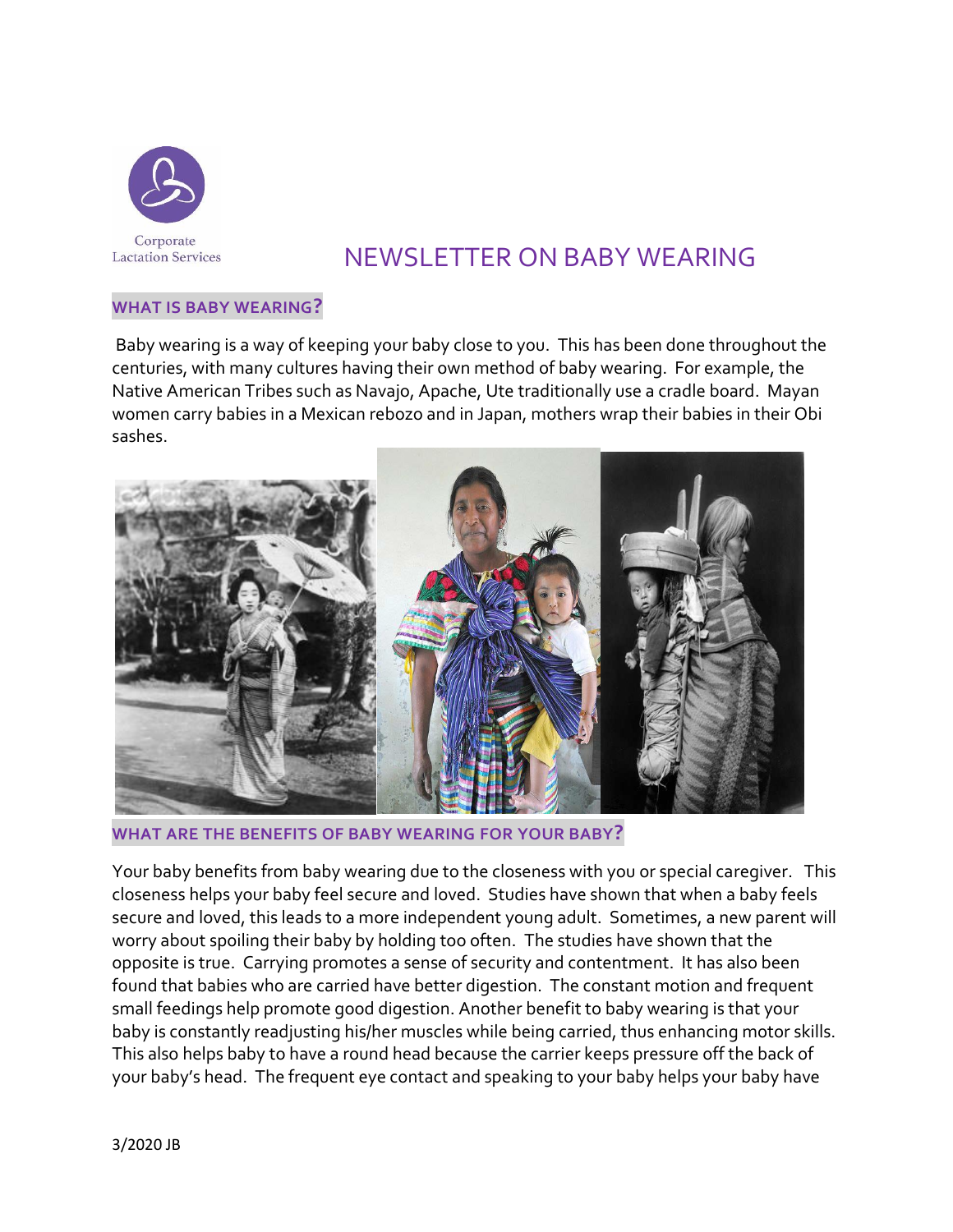better visual alertness and language development. And, babies who are carried are calmer and cry less.

#### **WHAT ARE SOME OPTIONS FOR BABY WEARING?**

There are three styles of baby wearing that are primarily used including **wraps, ring slings** and **structured carriers**. Many **wraps** are 100% cotton so they are soft and easy to use and work well for newborns as well as toddlers. **Wraps** are long rectangular pieces of fabric that you wrap around yourself and your baby to create a carrier. Getting a **wrap** on involves a multistep process, while **ring slings** and **soft structured carriers** may be easier to put on. **Ring slings** are made from one piece of fabric that is worn across your torso and loops through two rings on your shoulder. This creates a pouch for your baby. These are typically easy to use but do not evenly distribute the weight causing pressure on the shoulder with the rings. The **soft structured carriers** are usually designed with older babies in mind although they can be adapted for newborns. The advantage to **structured carriers** is that they are usually quick to put on. They often have padded straps and waistbands that give more support when carrying an older/heavier baby.

Review the directions for a wrap, ring sling or structured carrier before you make the purchase. Note care instructions for ease of cleaning. Wraps and slings may be tucked into a diaper bag while a soft structured carrier is usually too bulky.

#### **HOW DOES BABY WEARING AFFECT BREASTFEEDING?**

Baby wearing is a wonderful way to complement your breastfeeding relationship with your baby. When your baby is close, you are quickly aware of when your baby begins to wake up and wanting to nurse. Catching the early feeding cues is an opportunity to feed your baby when they are just starting to get hungry.

It is also possible to nurse discreetly when your baby is in a wrap or sling as the fabric shields baby and mother from public view. This can take some practice once carrying skills and breastfeeding skills are both mastered.

## **BENEFITS OF BABY WEARING FOR PARENTS**

When babies are born, they have the need be close to their parent. This is an important survival mechanism for babies. The challenge that often comes for a parent is wanting to meet the needs of their baby but also doing some of the other things necessary to maintain a household etc. Carrying your baby frees your hands and allows you to take care of some of the necessary tasks while knowing that your baby is in a comfortable, safe place. Typically, you can work on the computer, dust, sweep, wash dishes, tie shoelaces etc all with your baby close to you.

**HOW TO WEAR YOUR BABY SAFELY**